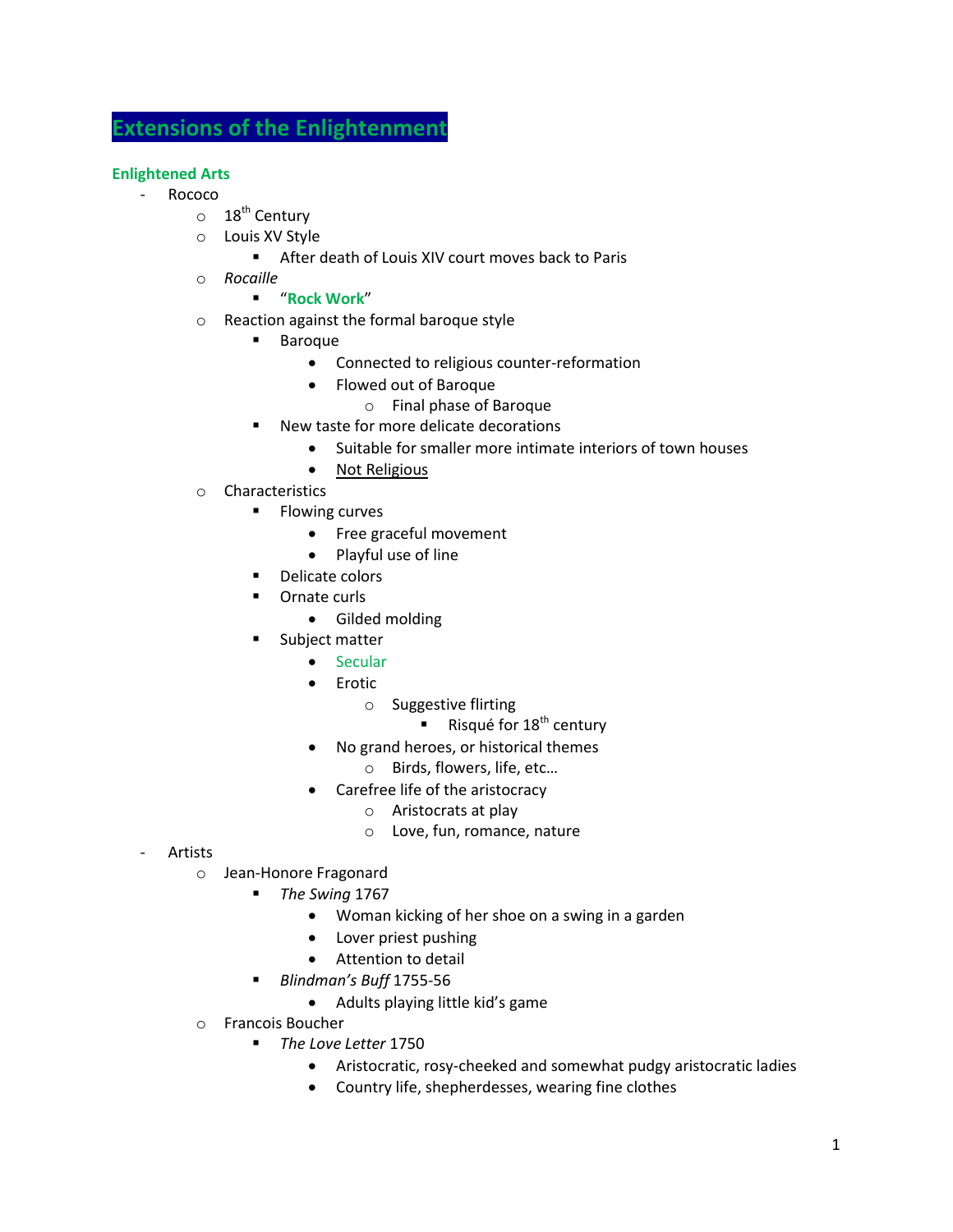- o Antoine Watteau
	- Key example of Rococo
	- **Asymmetrical**
	- *The Embarkation for Cythera* 1717
		- Group of aristocrats embarking for the mythical birthplace of Venus
- **Opera** 
	- o Declined during the Rococo era
		- **Theory Complet Compular as part of Italian Renaissance**
	- o Criticized by Philosophes

#### Enlightenment Economics

- **Physiocrats**
	- $\circ$  Economists of the 18<sup>th</sup> Century
	- o Applied reason to economic issues
	- o Critical of mercantilism
	- o Believed in free trade
	- o Looked for natural laws
	- o Beliefs
		- **Should make individuals strong**
		- **Farming was the most important economic activity** 
			- Land is wealth
				- o Food production, mining, logging
		- Free market
			- "*Laissez Faire*"
			- Totally free trade
			- No tariffs

## - **Adam Smith**

- o 1723-1790
- o *Father of Capitalism*
- o English
- o Wealth of Nations
	- 1776
- o Admired Physiocrats
- o **Leave economy alone**
	- Invisible Hand of market would control economy
		- Market forces supply and demand
	- Role of Government
		- Maintain legal framework
			- o Banking laws
			- o Business laws
			- o Set up so that business takes place
		- Maintain competition
			- o Do NOT allow Monopolies
		- Keep the peace
			- o Promote stability
			- o Law and order